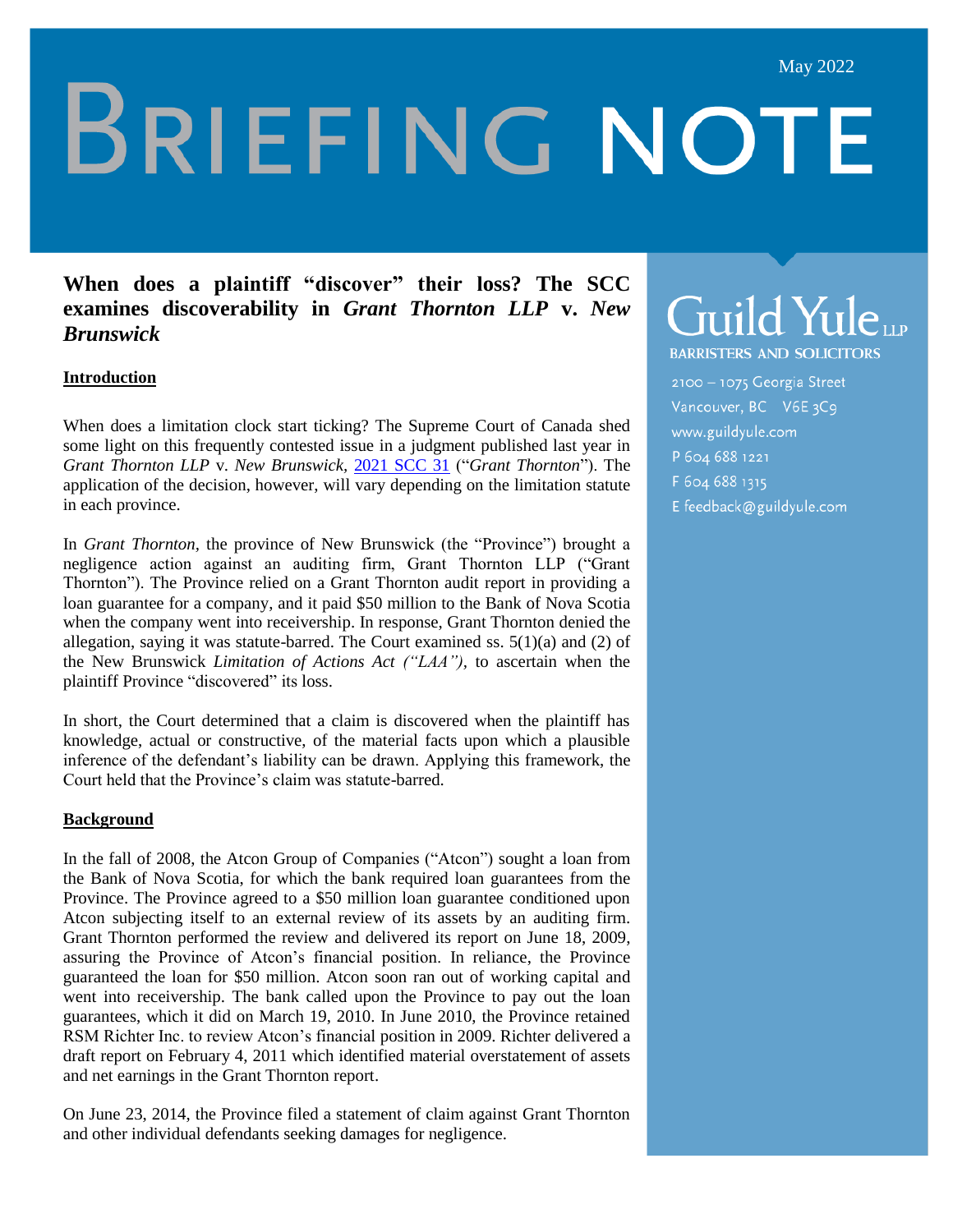In response, Grant Thornton denied the allegation saying it was statute-barred by virtue of the two-year limitation period under s. 5(1)(a) and s. 5(2) of the *LAA*, which set out when a claim is discovered. Grant Thornton successfully applied to have the action declared statute-barred, but the New Brunswick Court of Appeal overturned the dismissal, applying a different governing standard for discoverability.

#### **SCC Analysis**

To determine if a statutory limitation period was triggered, the SCC made two distinct inquiries: (1) whether the plaintiff's state of knowledge is to be assessed in the same manner as the common law discoverability rule; and (2) the degree of knowledge the plaintiff must have to "discover" a claim. The relevant sections of the *LAA* are as follows:

5(1) Unless otherwise provided in this Act, no claim shall be brought after the earlier of

- (a) two years from the day on which the claim is discovered, and
- (b) fifteen years from the day on which the act or omission on which the claim is based occurred.

5(2) A claim is discovered on the day on which the claimant first knew or ought reasonably to have known

- (a) that the inquiry, loss or damage had occurred,
- (b) that the inquiry, loss or damage was caused by or contributed to by an act or omission, and
- (c) that the act or omission was that of the defendant.

The first inquiry asks whether s.  $5(1)(a)$  accords with the common law discoverability rule. Under that rule, "a cause of action arises for purposes of a limitation period when the material facts on which it is based have been discovered or ought to have been discovered by the plaintiff by the exercise of reasonable diligence."<sup>1</sup> The common law discoverability rule can be "ousted" by clear legislative language, 2 but the *LAA* is harmonious with the common law and the SCC confirmed that "the limitation period is triggered when the plaintiff discovers or ought to have discovered, through the exercise of reasonable diligence, the material facts on which the claim is based" (par. 40).

The second inquiry asks what degree of knowledge the plaintiff must have in order to "discover" a claim. That is, how much knowledge is sufficient for the limitation clock to begin ticking?

The Court concluded a claim is discovered when a plaintiff has knowledge, actual or constructive, of the material facts upon which a plausible inference of the defendant's liability can be drawn.<sup>3</sup> In a negligence claim, this means a plaintiff does not need knowledge that the defendant owed it a duty of care or that the defendant's act or omission breached the applicable standard of care. All that is required is actual or constructive knowledge of the material facts from

 $\overline{a}$ 

# BRIEFING NOTE

# Guild Yule **BARRISTERS AND SOLICITORS**

2100 - 1075 Georgia Street Vancouver, BC V6E 3C9 www.guildyule.com P 604 688 1221 F 604 688 1315 E feedback@guildyule.com

<sup>1</sup> *Central Trust Co.* v. *Rafuse*, [1986 CanLII 29 \(SCC\),](https://www.canlii.org/en/ca/scc/doc/1986/1986canlii29/1986canlii29.html) [1986] 2 S.C.R. 147, at p. 224, citing *Kamloops (City of)* v. *Nielsen*, 1984 CanLII 21 (SCC), [1984] 2 S.C.R. 2.

<sup>2</sup> *Pioneer Corp* v. *Godfrey,* 2019 SCC 42, at para 32.

<sup>3</sup> Also see paras 42–44 and 47–49 of *Vu* v. *Canada (Attorney General),* 2021 ONCA 574 as this reasoning is applied to the intentional torts of false arrest and false imprisonment as well as breaches of *Charter* rights.

This Briefing Note is intended to give general information about legal topics and is not a complete statement of the law. It is not intended to be relied upon in the absence of specific legal advice on particular circumstances. Accordingly, we do not accept any liability for any loss which may result from reliance upon this publication or the information it contains. Views expressed in this paper are those of the author and do not necessarily reflect those of Guild Yule LLP.